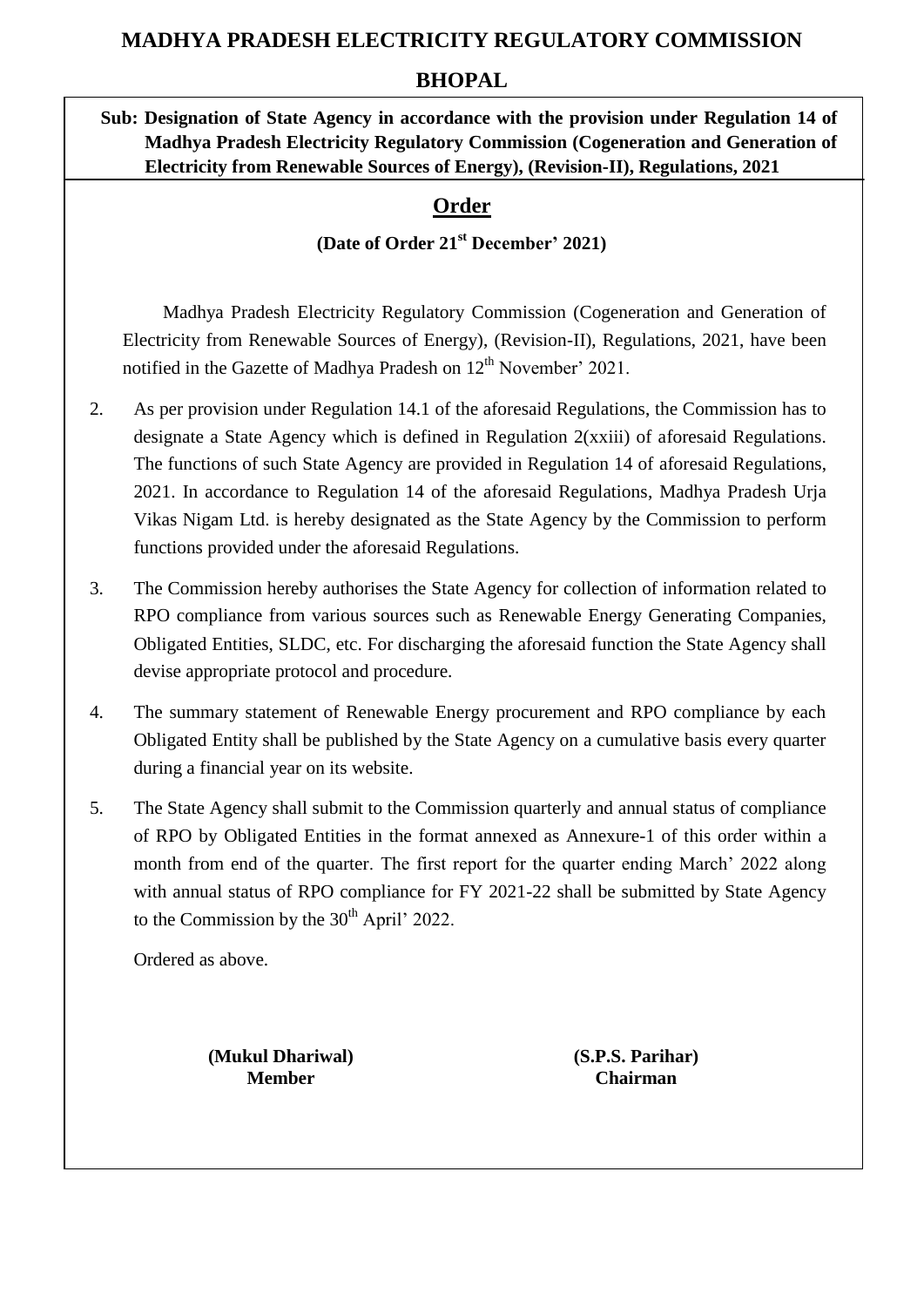### **Annexure-1**

#### **RPO Statements**

### **Form IA: RPO Statement-Non Solar (Yearly Estimate)**

**NAME: Obligated Entity (Licensee Name, Captive/Open Access User Name as the case may be)**

| <b>Consumption</b><br>(Estimated)<br>(A) |                                           | <b>RPO Obligation</b><br>(for particular year<br>as stipulated by the<br><b>Commission</b> )<br>( L ) |            | <b>Estimated</b><br><b>Purchase of</b><br><b>Electricity from</b><br><b>Non Solar (B)</b> | <b>Estimated</b><br><b>Purchase of</b><br><b>Non Solar REC</b><br>from PX<br>$\left( \mathbf{C}\right)$ | <b>Estimated</b><br><b>Total</b><br>$(B+C)$<br>(2) | <b>Estimated</b><br>Short fall, if<br>any<br>$(2-1)$ |
|------------------------------------------|-------------------------------------------|-------------------------------------------------------------------------------------------------------|------------|-------------------------------------------------------------------------------------------|---------------------------------------------------------------------------------------------------------|----------------------------------------------------|------------------------------------------------------|
| <b>FY</b>                                | <b>MUs</b><br>$\frac{6}{6}$<br><b>MUs</b> |                                                                                                       | <b>MUs</b> | <b>MUs</b>                                                                                | <b>MUs</b>                                                                                              | <b>MUs</b>                                         |                                                      |
|                                          |                                           |                                                                                                       |            |                                                                                           |                                                                                                         |                                                    |                                                      |

#### **Form IB: RPO Statement- Solar (Yearly Estimate)**

**NAME: Obligated Entity (Put Licensee Name, Captive/OA User Name as the case may be)**

| A  | <b>Consumption</b><br>(Estimated) | <b>RPO Obligation</b><br>(for particular year<br>as stipulated by the<br><b>Commission</b> )<br>$\bf(1)$ |  | <b>Estimated</b><br><b>Purchase of</b><br><b>Electricity</b><br>from<br>Solar $(B)$ | <b>Estimated</b><br><b>Purchase of</b><br><b>Solar REC</b><br>from PX<br>(C) | <b>Estimated</b><br><b>Total</b><br>$(B+C)$<br>(2) | <b>Estimated</b><br>Short fall, if<br>any<br>$(2-1)$ |
|----|-----------------------------------|----------------------------------------------------------------------------------------------------------|--|-------------------------------------------------------------------------------------|------------------------------------------------------------------------------|----------------------------------------------------|------------------------------------------------------|
| FY | <b>MUs</b>                        | $\frac{6}{6}$<br><b>MUs</b>                                                                              |  | <b>MUs</b>                                                                          | <b>MUs</b>                                                                   | <b>MUs</b>                                         | <b>MUs</b>                                           |
|    |                                   |                                                                                                          |  |                                                                                     |                                                                              |                                                    |                                                      |

## **Form IIA: RPO Compliance (Quarterly)- Non Solar**

**NAME: Obligated Entity (Licensee Name, Captive/OA User Name as the case may be)**

|                | <b>Gross Energy</b><br><b>Consumption</b> |               | <b>RPO</b><br><b>Obligation</b> | <b>RPO</b><br><b>Cumulative</b><br>upto the<br><b>Month end</b><br>(1) | <b>RE</b> Purchase for<br>the Month<br>(MUs)      |            | <b>Total RE</b><br><b>Purchase</b><br>of the<br><b>Month</b> | <b>RE</b><br><b>Cumulative</b><br><b>Purchase</b><br>upto the<br><b>Month</b> end<br>(2) | <b>Short</b><br>fall<br>if any<br>$(1-2)$ |
|----------------|-------------------------------------------|---------------|---------------------------------|------------------------------------------------------------------------|---------------------------------------------------|------------|--------------------------------------------------------------|------------------------------------------------------------------------------------------|-------------------------------------------|
| Q <sub>1</sub> | <b>MUs</b>                                | $\frac{0}{0}$ | <b>MUs</b>                      | <b>MUs</b>                                                             | Quantum<br>of Non<br><b>Solar</b><br><b>Power</b> | <b>REC</b> | <b>MUs</b>                                                   | <b>MUs</b>                                                                               | <b>MUs</b>                                |
| April          |                                           |               |                                 |                                                                        |                                                   |            |                                                              |                                                                                          |                                           |
| May            |                                           |               |                                 |                                                                        |                                                   |            |                                                              |                                                                                          |                                           |
| June           |                                           |               |                                 |                                                                        |                                                   |            |                                                              |                                                                                          |                                           |
| <b>Total</b>   |                                           |               |                                 |                                                                        |                                                   |            |                                                              |                                                                                          |                                           |

 *Note: Similarly for other three quarters.*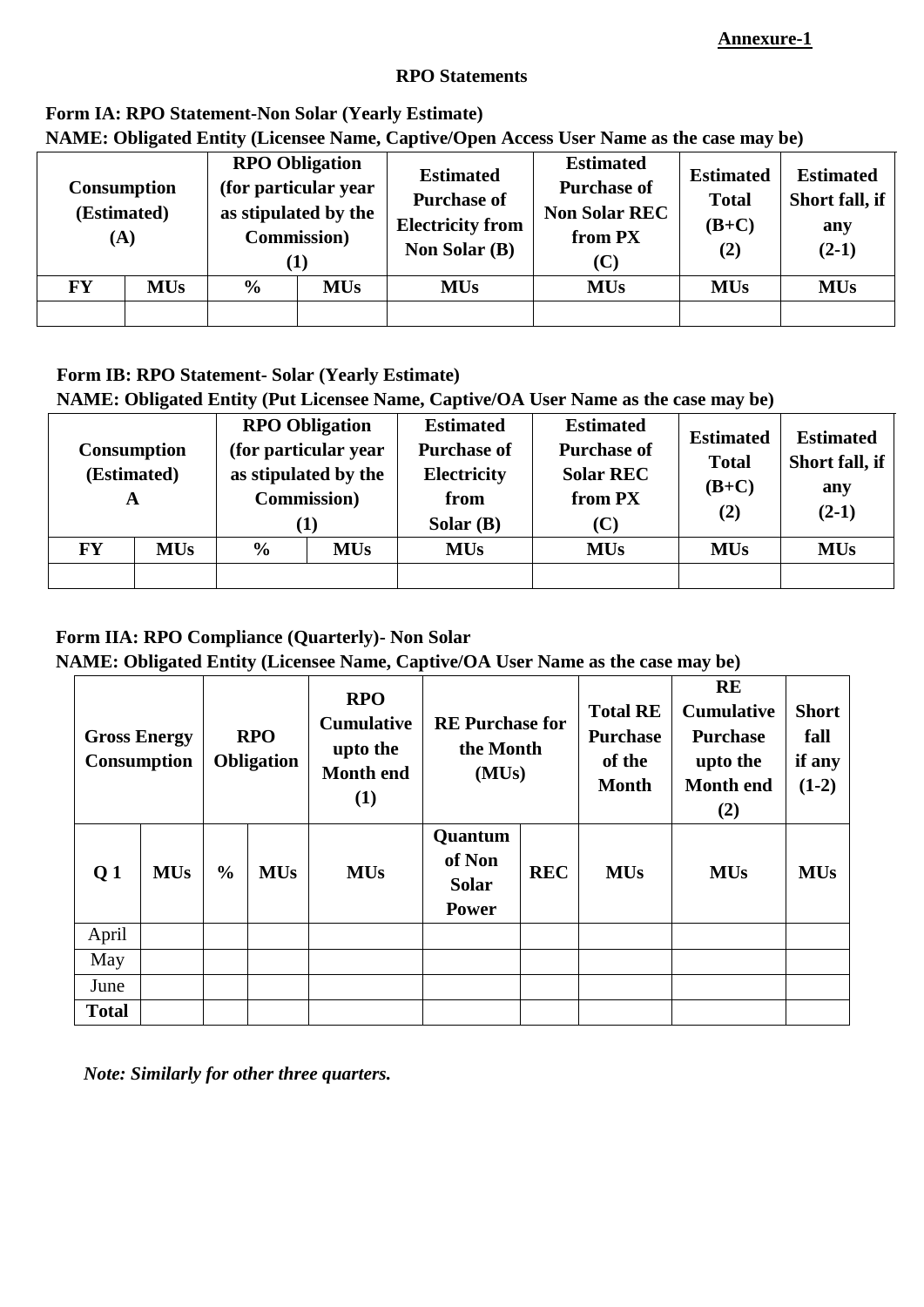#### **Form IIB: RPO Compliance (Quarterly)- Solar NAME: Obligated Entity (Licensee Name, Captive/OA User Name as the case may be)**

| <b>Gross Energy</b><br><b>Consumption</b> |            | <b>RPO</b><br>Obligation |            | <b>RPO</b><br><b>RE</b> Purchase for<br><b>Cumulative</b><br>the Month<br>upto the<br><b>Month</b><br>(MUs)<br>(1) |                                     | <b>Total RE</b><br><b>Purchase</b><br>of the<br><b>Month</b> | <b>Cumulative</b><br><b>RE</b> purchase<br>upto the<br><b>Month</b><br>(2) | <b>Short</b><br>fall<br>if any<br>$(1-2)$ |            |
|-------------------------------------------|------------|--------------------------|------------|--------------------------------------------------------------------------------------------------------------------|-------------------------------------|--------------------------------------------------------------|----------------------------------------------------------------------------|-------------------------------------------|------------|
| Q <sub>1</sub>                            | <b>MUs</b> | $\frac{0}{0}$            | <b>MUs</b> | <b>MUs</b>                                                                                                         | Quantum<br>of Solar<br><b>Power</b> | <b>REC</b>                                                   | <b>MUs</b>                                                                 | <b>MUs</b>                                | <b>MUs</b> |
| April                                     |            |                          |            |                                                                                                                    |                                     |                                                              |                                                                            |                                           |            |
| May                                       |            |                          |            |                                                                                                                    |                                     |                                                              |                                                                            |                                           |            |
| June                                      |            |                          |            |                                                                                                                    |                                     |                                                              |                                                                            |                                           |            |
| <b>Total</b>                              |            |                          |            |                                                                                                                    |                                     |                                                              |                                                                            |                                           |            |

*Note: Similarly for other three quarters.*

# **Form IIIA: RPO Compliance- Non Solar Yearly**

**NAME: Obligated Entity (Licensee Name, Captive/OA User Name as the case may be)**

| <b>Gross Energy</b><br>Consumption                |            | <b>RPO</b><br><b>Obligation</b> |            | <b>Cumulative</b><br><b>RPO</b> upto<br>the Month<br>end<br>(1) | <b>RE</b> Purchase<br>for the Month<br>(MUs)      |            | <b>Cumulative</b><br><b>RE</b> purchase<br>upto the<br><b>Month end</b><br>(2) | <b>Short</b><br>fall<br>if any<br>$(1-2)$ |
|---------------------------------------------------|------------|---------------------------------|------------|-----------------------------------------------------------------|---------------------------------------------------|------------|--------------------------------------------------------------------------------|-------------------------------------------|
| <b>Fiscal Year</b><br>$(\mathbf{XX}-\mathbf{XX})$ | <b>MUs</b> | $\frac{0}{0}$                   | <b>MUs</b> | <b>MUs</b>                                                      | Quantum<br>of Non<br><b>Solar</b><br><b>Power</b> | <b>REC</b> | <b>MUs</b>                                                                     | <b>MUs</b>                                |
| April                                             |            |                                 |            |                                                                 |                                                   |            |                                                                                |                                           |
| May                                               |            |                                 |            |                                                                 |                                                   |            |                                                                                |                                           |
| June                                              |            |                                 |            |                                                                 |                                                   |            |                                                                                |                                           |
| July                                              |            |                                 |            |                                                                 |                                                   |            |                                                                                |                                           |
| August                                            |            |                                 |            |                                                                 |                                                   |            |                                                                                |                                           |
| September                                         |            |                                 |            |                                                                 |                                                   |            |                                                                                |                                           |
| October                                           |            |                                 |            |                                                                 |                                                   |            |                                                                                |                                           |
| November                                          |            |                                 |            |                                                                 |                                                   |            |                                                                                |                                           |
| December                                          |            |                                 |            |                                                                 |                                                   |            |                                                                                |                                           |
| January                                           |            |                                 |            |                                                                 |                                                   |            |                                                                                |                                           |
| February                                          |            |                                 |            |                                                                 |                                                   |            |                                                                                |                                           |
| March                                             |            |                                 |            |                                                                 |                                                   |            |                                                                                |                                           |
| <b>Total</b>                                      |            |                                 |            |                                                                 |                                                   |            |                                                                                |                                           |